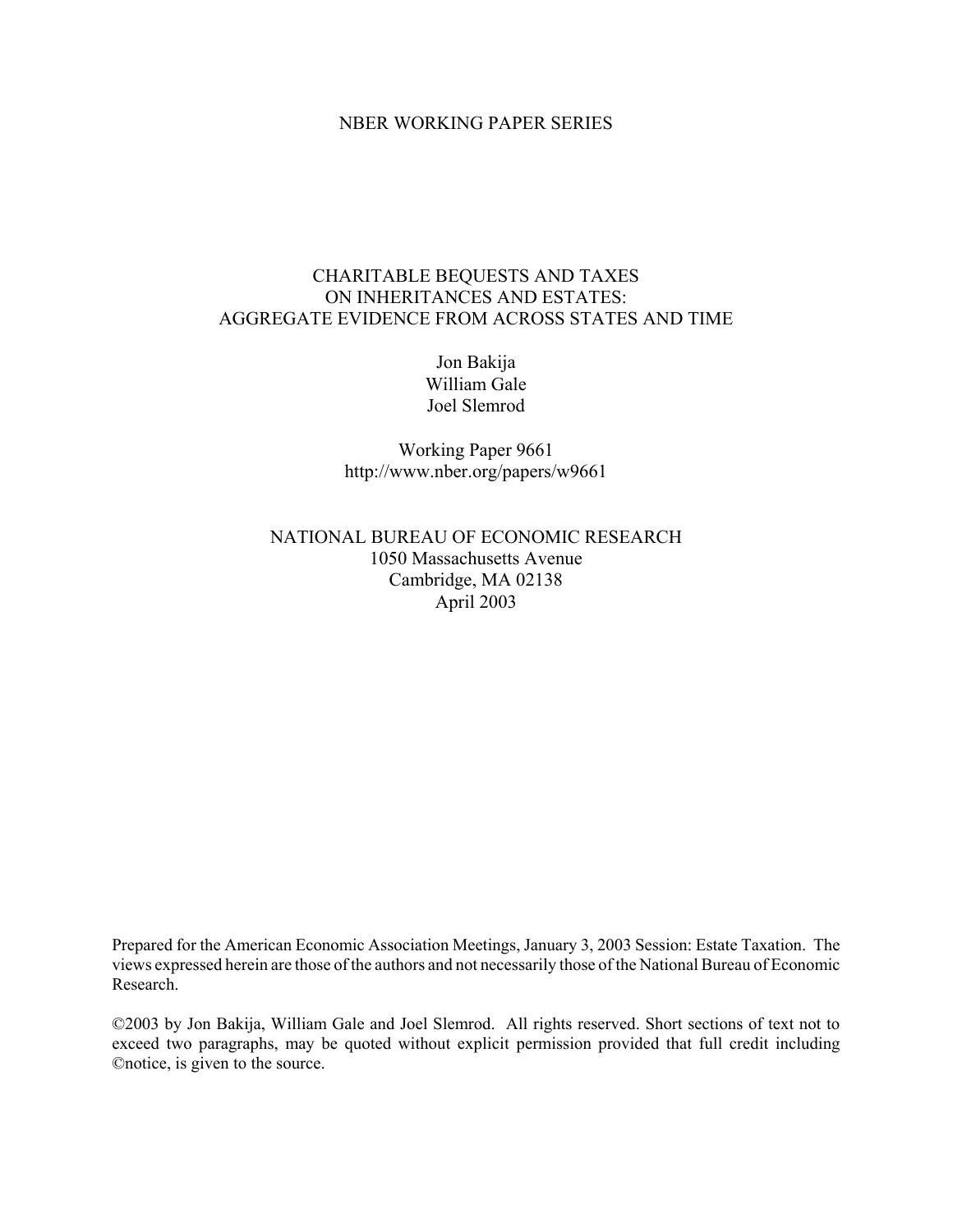Charitable Bequests and Taxes on Inheritance and Estates: Aggregate Evidence from across States and Time Jon Bakija, William Gale, and Joel Slemrod NBER Working Paper No. 9661 April 2003 JEL No. H0, H2

#### **ABSTRACT**

One recurring issue in the debate over the estate tax is its impact on the non-profit sector. With the top marginal rate of federal estate tax currently at 49 percent, abolishing the tax would approximately double the price of a charitable bequest relative to an ordinary bequest for the wealthiest estates. It would also, however, raise the after-tax wealth of decedents, so the ultimate impact of any particular policy change depends in part on the relative sizes of the price and wealth elasticities.

This paper estimates the impact of taxes on charitable bequests using an econometric framework that exploits the fact that federal and state tax rates on estates and inheritances have changed over time in different ways across states and real wealth levels. The effect of federal and state inheritance and estate taxes on charitable bequests is estimated using pooled cross-sectional data spanning several decades, based on aggregated information from federal estate tax returns. Under several different specifications, we find evidence that the incentives for charitable giving present in state and federal estate and inheritance taxes have a strong positive effect on charitable bequests. Our estimates that rely on differences in the time path of state and federal tax rates across groups provide a more credible source of identification than the previous literature of a large and significant price elasticity of charitable bequests.

Williams College Washington, DC 20036<br>Williamstown, MA 01267 wgale@brookings.edu jbakija@williams.edu and NBER

Jon Bakija William Gale Joel Slemrod Department of Economics Brookings Institution University of Michigan Fernald House 1775 Massachusetts Ave., NW Business School

701 Tappan St., A2120<br>Ann Arbor, MI 48109-1234 jslemrod@umich.edu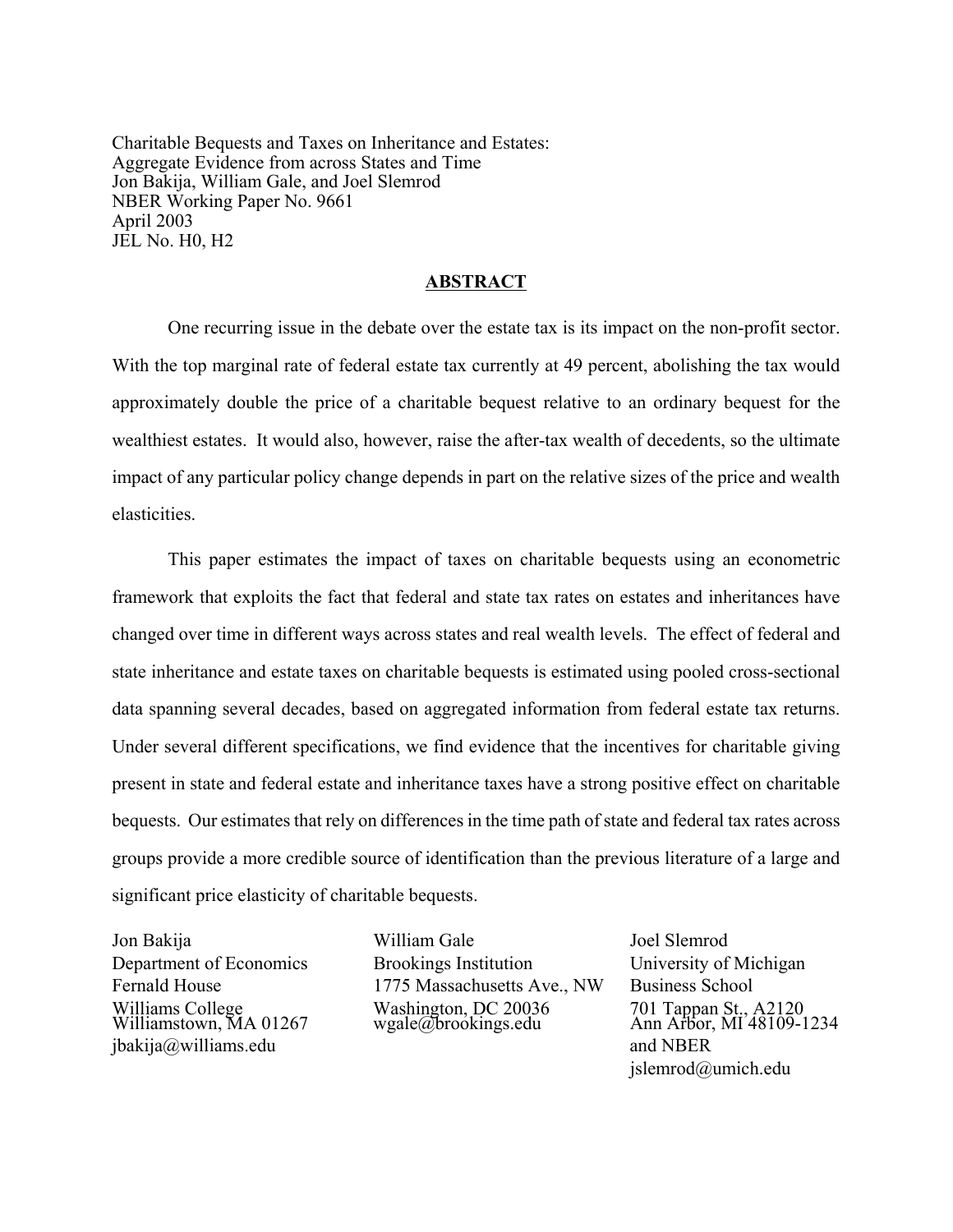# Charitable Bequests and Taxes on Inheritances and Estates: Aggregate Evidence from across States and Time

*BY* JON M. BAKIJA, WILLIAM G. GALE, AND JOEL B. SLEMROD\*

After years of neglect, the estate and gift tax recently became the center of a heated policy debate, culminating with provisions in the tax cut enacted in June 2001 that will reduce the estate tax gradually, repeal it in 2010, and then reinstate it in its pre-2001 form at the beginning of 2011. This patchwork treatment virtually guarantees that estate tax rules will be revisited soon.

One recurring issue in the estate tax debate is the impact of reform on the non-profit sector. The federal estate tax has allowed a deduction for charitable bequests since 1918 (Barry Johnson et al, 2001). With the top marginal rate of federal estate tax currently at 49 percent, abolishing the tax would approximately double the price of a charitable bequest relative to an ordinary bequest for the wealthiest estates. It would also, however, presumably raise the aftertax wealth of decedents, so the ultimate impact of any particular policy change depends in part on the relative sizes of the price and wealth elasticities.

Cross-sectional studies typically find that decedents with larger estates and therefore higher marginal federal estate tax rates make larger charitable bequests (see David Joulfaian, 2000, for an up-to-date example and literature review). The interpretation of this result is unclear, though, because the federal tax rate is an increasing, nonlinear function of estate size, and the true functional form of the relationship between wealth and charity is uncertain. If wealth has a non-linear effect on charitable bequests that is not accurately captured in the estimated functional form, the price elasticity estimate may suffer from omitted variable bias (Daniel Feenberg, 1987). Wojciech Kopczuk and Joel Slemrod (2003) use aggregate annual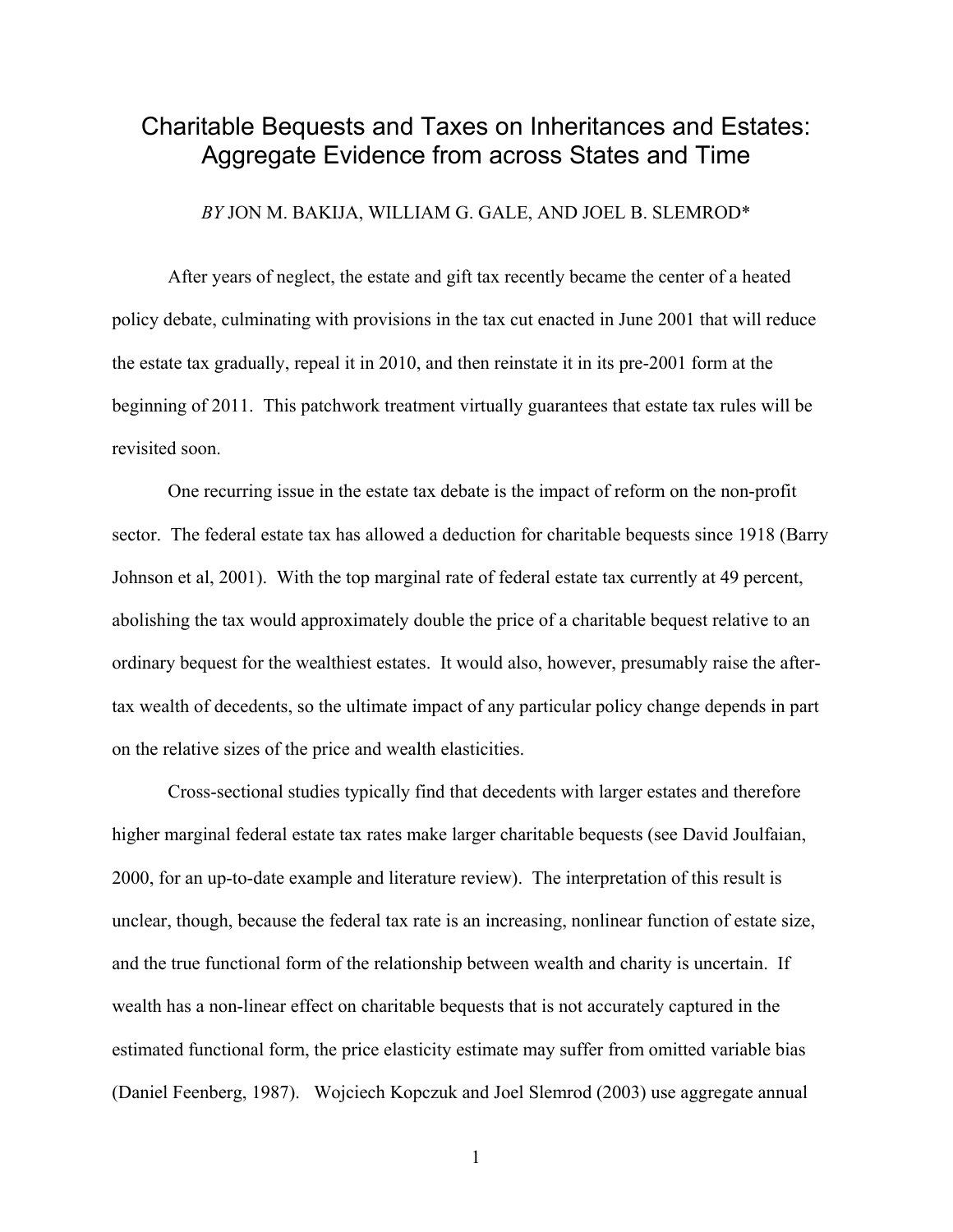time-series analysis to show that several different summary measures of the marginal federal estate tax rate have a small but positive influence on aggregate reported charitable bequests. But it is difficult to adequately distinguish the impact of changing tax rates from other, possibly unobserved time-varying influences and trends in aggregate time-series analysis.

This paper contains early results from a research program designed to estimate the impact of taxes on charitable bequests using an econometric framework that addresses several problems that plague prior research. We exploit the fact that federal and state tax rates on estates and inheritances have changed over time in different ways across states and real wealth levels. The effect of federal and state inheritance and estate taxes on charitable bequests is estimated using pooled cross-sectional data spanning several decades, based on aggregated information from federal estate tax returns. Under several different specifications, we find evidence of a strong incentive effect of estate and inheritance taxes on charitable bequests.

#### **I. Data and Federal-State Tax Calculator**

We use a data set provided by the Statistics of Income Division of the Internal Revenue Service (IRS) and drawn from a confidential IRS data set of federal estate tax returns. The underlying data set contains a nearly 100 percent sample of federal estate tax returns for deaths through 1945, and a stratified sample of returns for selected postwar years, with sampling weights (i.e., weights based on the inverse of the sampling probability) available. The tables provided to us aggregate returns into cells based on year / state / wealth level / marital status combinations, and include the sample-weighted average charitable bequests and wealth measures for each cell.

For this study, we focus on returns filed by a second-to-die spouse.<sup>1</sup> In 1998, these widows and widowers accounted for 44% of federal estate returns filed, and 63% of the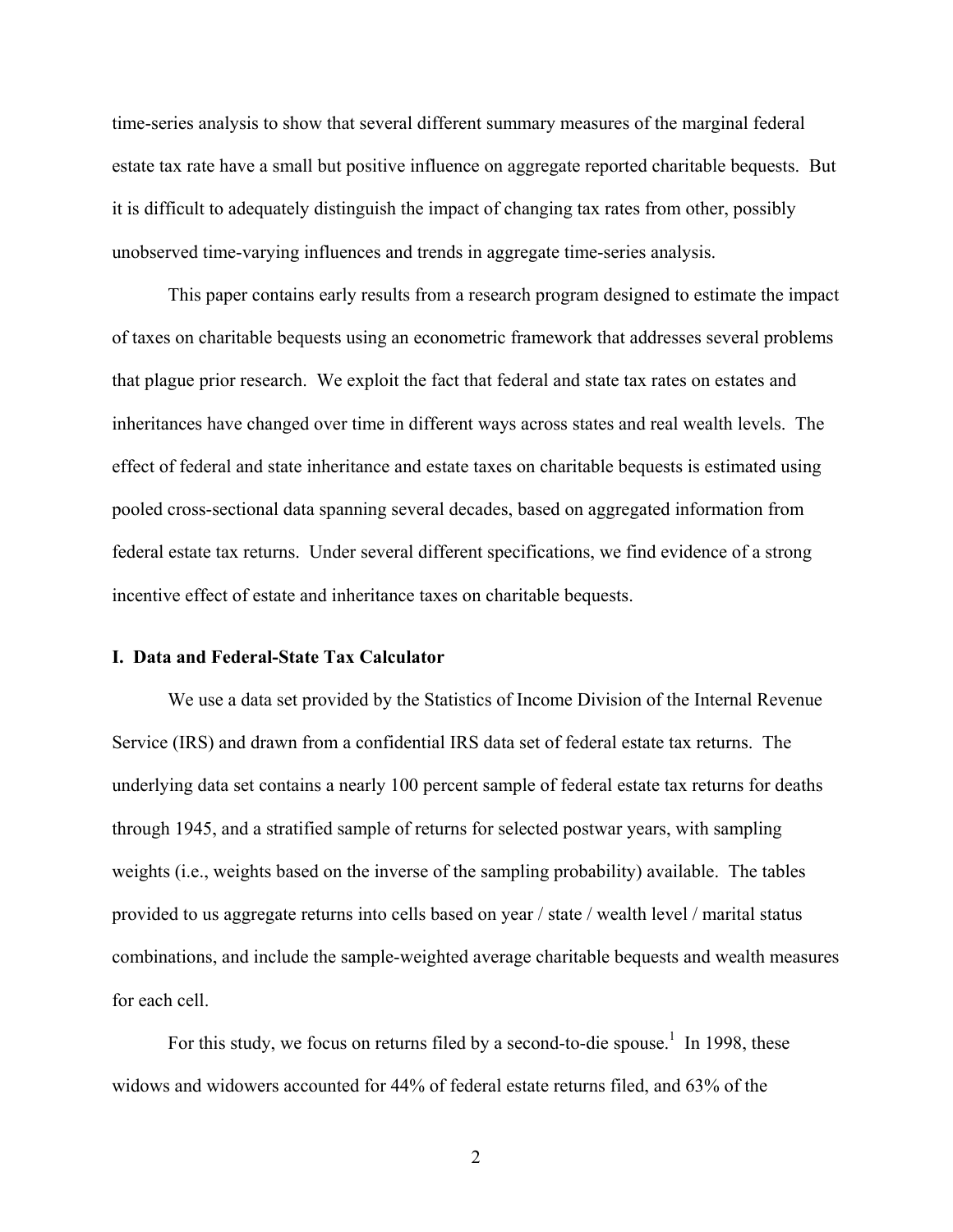aggregate value of charitable bequest deductions (Kopczuk and Slemrod, 2003, Table 7).

Our analysis includes all years for which the IRS conducted a study that drew a substantial sample of decedents, and for which information on state of residence and marital status are available. This leaves us with 39 years: 1924 through 1945, 1969, 1976, 1982, and 1985 through 1998. Data are arranged into cells based on five wealth categories, expressed in 1996 dollars: \$400,000 to \$750,000; \$750,000 to \$1.25 million; \$1.25 million to \$2 million; \$2 million to \$5 million; and \$5 million and above. To maintain comparable compositions of decedents in each cell over time, we omitted cells for which the real federal estate tax filing threshold was above the minimum bound for the cell. After removing cells with no decedents in the sample (or in many cases, in the population) we have 6,615 cells.

The two main explanatory variables of interest are disposable wealth at death, and the tax price of charitable bequests. Both require accurate measures of combined federal and state tax rates, which are not directly available in the data set. To address this, we have developed a tax calculator that computes combined federal-state inheritance and estate taxes for an individual in any state and any year. The calculator appropriately accounts for factors such as the deductibility of federal taxes from many state taxes, the limited non-refundable federal credit for death taxes paid to a state, and whether charity was exempt from the state tax.

Pre-tax wealth is defined as the gross estate reported on the federal estate tax return, minus debts and mortgages, plus certain components of wealth that were excluded from the gross estate.<sup>2</sup> This is close to a comprehensive measure of net worth at death that is largely consistent across time for our sample of widows and widowers. Returns are sorted into cells based on pretax wealth. "Disposable wealth" is wealth minus the combined federal and state inheritance and estate tax liability.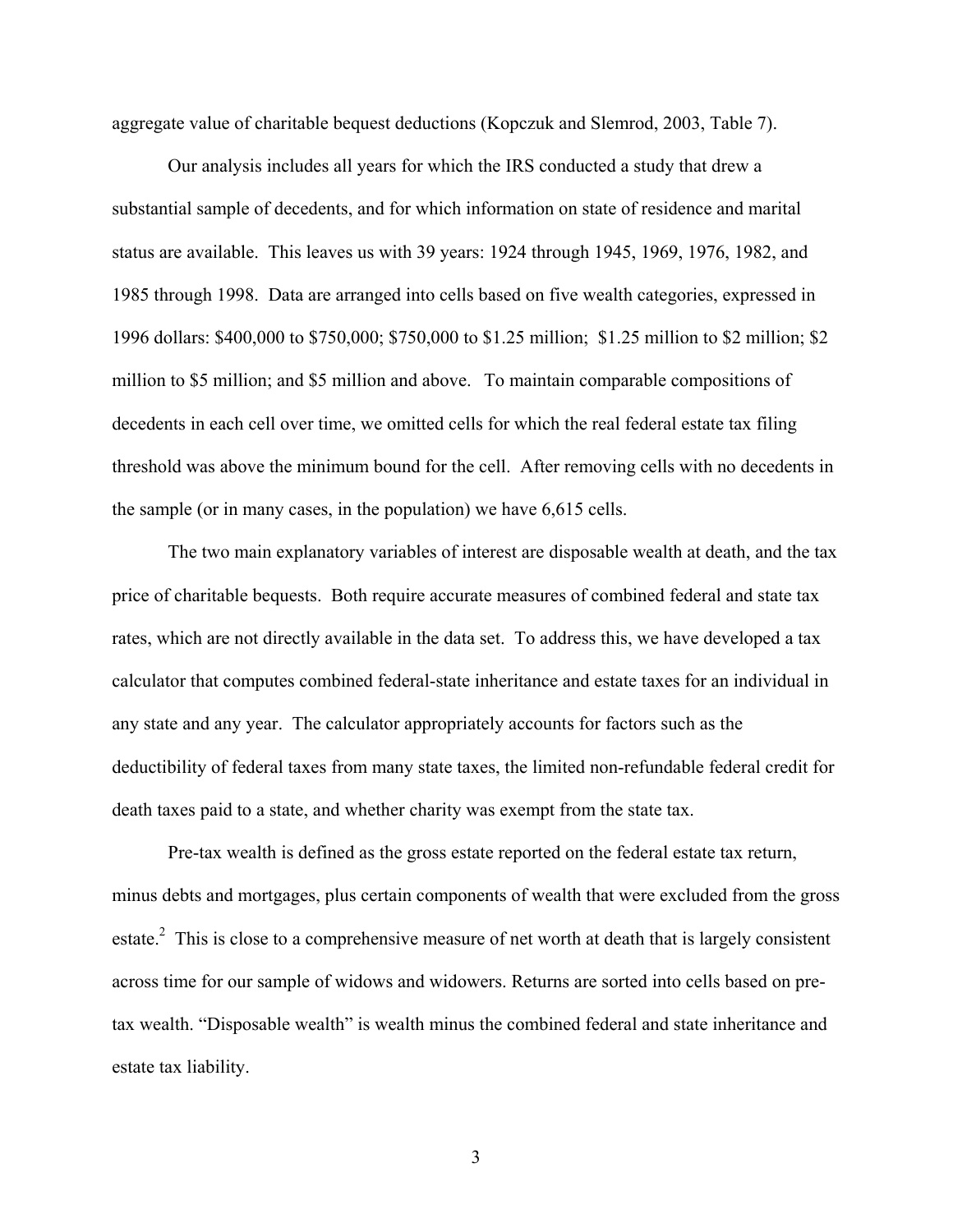We define the tax price of charitable bequests  $(P^e)$  as the opportunity cost of an increase in charitable bequests in terms of ordinary bequests foregone. This is equal to one minus the marginal estate and inheritance tax rate. We compute this marginal rate as (negative) the change in combined federal and state tax liability caused by a \$10,000 increase in the amount of charitable bequest, divided by \$10,000. State inheritance taxes typically imposed different rates and exemptions depending on how the estate was divided up among different types of heirs. The data do not provide information on the recipients of bequests, so we assume that the net estate (after bequests to charity) is divided equally between two adult children.

The time-series path of state tax rates differed substantially across states during our sample period, and also typically differed across wealth classes within a state. Marginal federal rates at all wealth levels considered in our study increased dramatically over time, starting at or below 10 percent in 1924, and rising to the 40-60 percent range by the late 1990s. Importantly for our purposes, the time-series path of the federal marginal tax rate differs across wealth levels. For instance, the marginal rate faced by the typical return in our top wealth class has came down after hitting a peak of 70 percent during the 1970s, at the same time that rates at lower real wealth levels continued to climb slowly.

#### **II. Econometric Specification**

Following William Randolph (1995), Joulfaian (2000), and others, we model the demand for charitable giving using a Deaton-Muellbauer (1980) expenditure share equation. We estimate:

(1)  $P^{e}_{it}G_{it}/W_{it} = \alpha + X_{it}\beta_0 + \beta_1 \ln(P^{e}_{it}) + \beta_2 (\ln W_{it}) + \epsilon_{it}$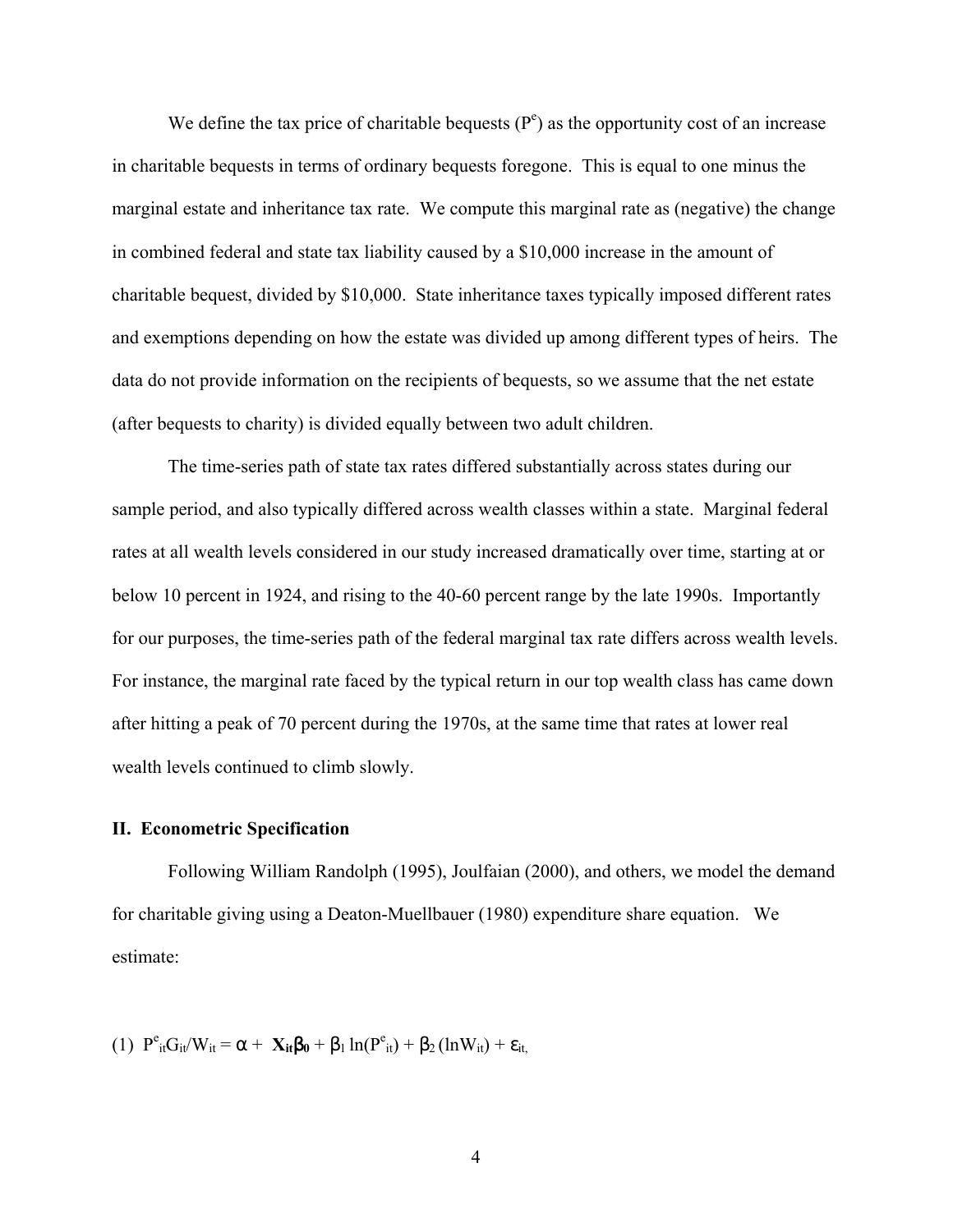where *i* indexes state-wealth class cells, and *t* indexes years.  $P^e_{it}$  is the price of charitable bequest relative to a bequest to heirs, based on current law applying at the date of death, calculated at the sample-weighted mean taxable estate in the cell.<sup>3</sup>  $G_{it}$  is the sample-weighted cell-mean charitable bequest.  $W_{it}$  is disposable wealth at death, calculated as sample-weighted mean pretax wealth for the cell minus the tax liability that applies at the cell-mean taxable estate. Both G and W are measured in 1996 dollars. **X**<sub>it</sub> is a vector of control variables, consisting of sets of dummy variables for wealth class, year, and state, depending on the specification.

We use instrumental variables to address the familiar problem that  $P<sup>e</sup>$  and W are endogenously related to charitable bequests, since a larger donation to charity reduces tax liability and can push a decedent into a lower marginal tax bracket. Our approach to constructing the instrumental variables will also be an important part of our strategy for addressing certain forms of omitted variable bias, which will be discussed further in the next section. As an instrument for  $ln(P^e)$ , we construct a measure of  $ln(P^e)$  based on the marginal tax rate at the midpoint of the wealth category of which each cell is a member. This midpoint is constant in real terms over time. Similarly, to construct an instrument for ln(W), we calculate ATRM, the average tax rate (defined as tax liability divided by pre-tax wealth) calculated at the midpoint wealth in the cell. The instrument is log of [pre-tax wealth  $\times$  (1-ATR<sub>M</sub>)]. In both cases, for the top wealth category, in place of a midpoint, we use the median level of wealth among the pooled observations from that category, which is \$12.7 million in 1996 dollars.

Our model is estimated by weighted linear two-stage least squares, where the weights are based on the number of returns sampled by the IRS that underlie each cell. $4$  The proportion of cells with zero charitable bequests, weighted in this fashion, is 3.3 percent, so censoring is present but is unlikely to be a large problem.<sup>5</sup> We compute standard errors that are robust to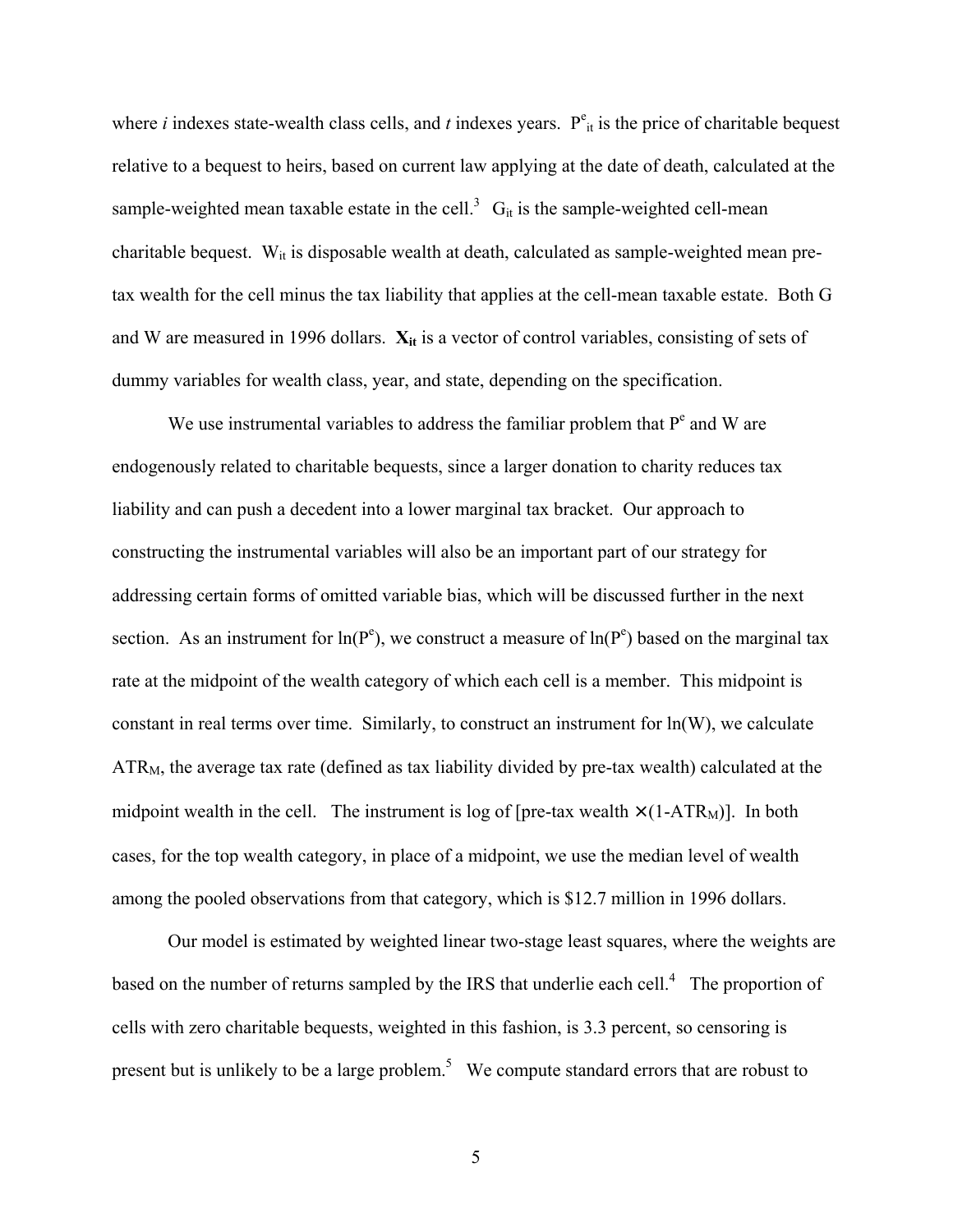arbitrary autocorrelation within each state / wealth category combination, and robust to arbitrary heteroskedasticity across such combinations.

 Elasticities are of particular interest in this application. In the Deaton-Muellbauer functional form, elasticities vary across individuals, depending on the expenditure share of charity. The elasticity of charitable bequest with respect to price for an individual (cell) is  $\eta_{\text{Pit}} =$  $\beta_1(W_{it}/P_{it}^eG_{it})-1$ ; the wealth elasticity of charity is  $\eta_{wit} = \beta_2(W_{it}/P_{it}^eG_{it})+1$ . When  $\beta_1$  or  $\beta_2$  equal zero, the elasticity is –1 or 1, respectively. Thus, a significance test of the coefficient value is really a significance test for whether the elasticity is one in absolute value. For ease of interpretation, we present the elasticity of aggregate charitable bequests with respect to a uniform percentage change in price or disposable wealth for all observations. For price, this is  $[\Sigma_{it}(G_{it}\eta_{Pit})]/(\Sigma_{it}G_{it})$ ; for wealth, it is  $[\Sigma_{it}(G_{it}\eta_{Wit})]/(\Sigma_{it}G_{it})$ .

#### **III. Results**

Table 1 presents results from estimating four different versions of equation (1). Each successive specification adds a set of dummy variables that removes certain forms of identification from the independent variation left in W and especially  $P^e$ , thereby removing potential biases caused by omitted influences that may be correlated with those sources of identification.

Specification (a) includes no control variables in **X**, thus allowing all forms of variation - aggregate time-series, cross-sectional differences across wealth levels, etc. -- to identify price and wealth effects. This results in a price elasticity of -1.62 and a wealth elasticity of 1.32, both very precisely estimated. The most comparable estimate in the recent literature comes from Joulfaian (2000, p. 755), who finds a price elasticity of -0.74 and wealth elasticity of 1.54 using a roughly similar specification, but on a cross-section of 1992 unmarried decedents.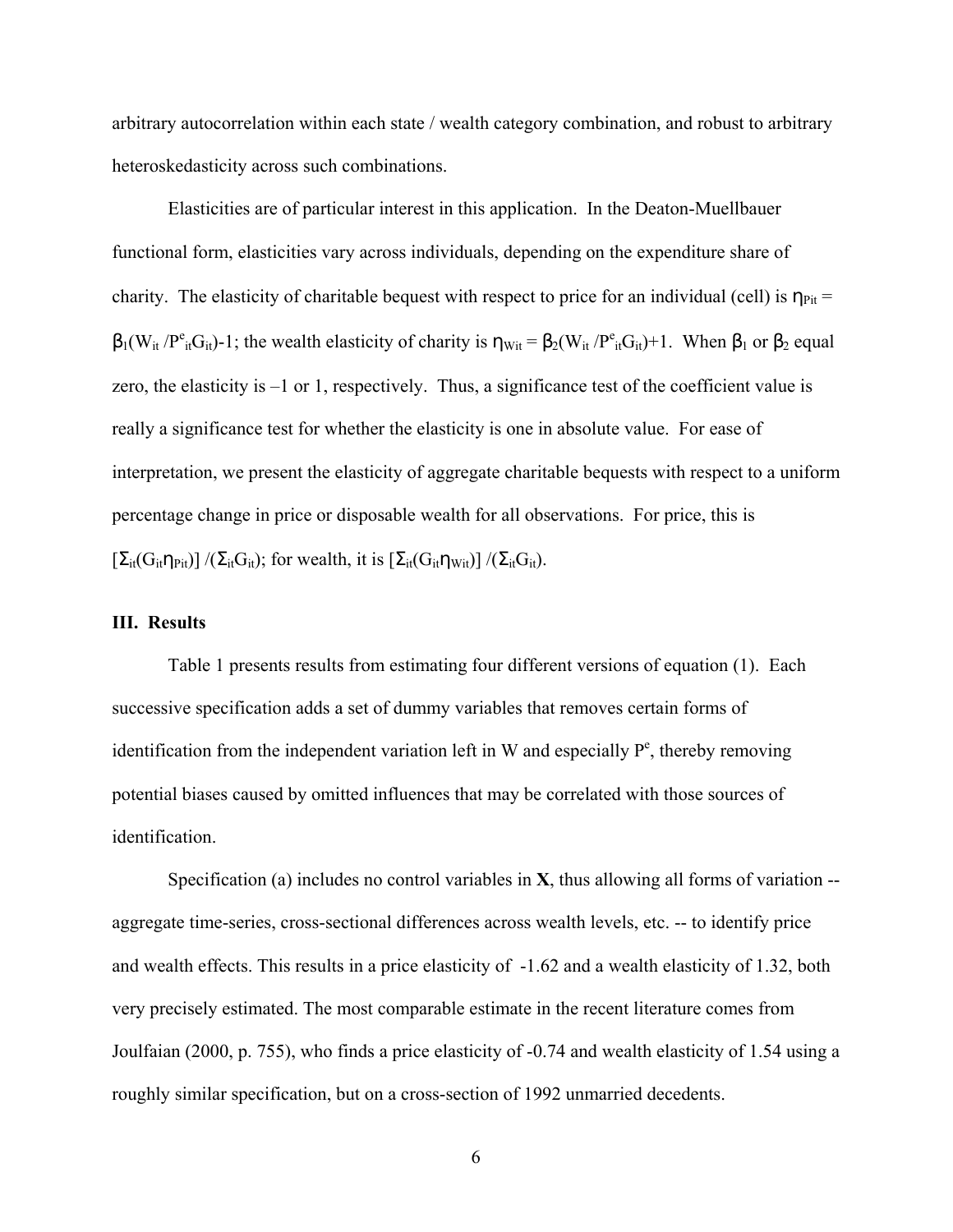In specification (b) we add a set of wealth class dummy variables to (a). This not only allows for a more flexible and arbitrary non-linear relationship between wealth and charity, but in conjunction with the cell midpoint-based instrument set, it purges the independent variation in price of all variation caused by its non-linear relationship with wealth. The remaining independent variation in price comes from state tax rates, and from changes over time in federal tax rates at fixed real wealth levels caused by statutory changes and bracket creep. This eliminates any bias to the price coefficient that might otherwise be caused by omitted non-linear functions of real wealth. The elasticity estimates remain robust to addressing this potential bias, as they are similar to those in (a).

In specification (c), we add year dummies to (b), which removes aggregate time-series variation from the independent variation in price and wealth, eliminating the potential for omitted variable bias caused by time-varying aggregate influences that affected everyone's expenditure share of charity in a similar way. This causes the most notable change across our specifications, as the price elasticity increases from -1.69 to -1.91 and its standard error triples from 0.10 to 0.33. The increased standard error is not surprising, since aggregate time-series variation in federal marginal tax rates, which is removed as a source of identification by specification (c), is large relative to the other available sources of variation in price.

In specification (d), which is the most robust to omitted variable bias, we add state dummies to (c), to control for any time-invariant omitted characteristics of states. The identification of the price effect in this last specification arises entirely from differences in the time path of tax rates across wealth classes, across states, and across wealth classes within states. The price elasticity estimate is  $-2.14$  with a standard error of 0.33, and the wealth elasticity estimate is 1.55 with a standard error of 0.10. After addressing many potential sources of bias,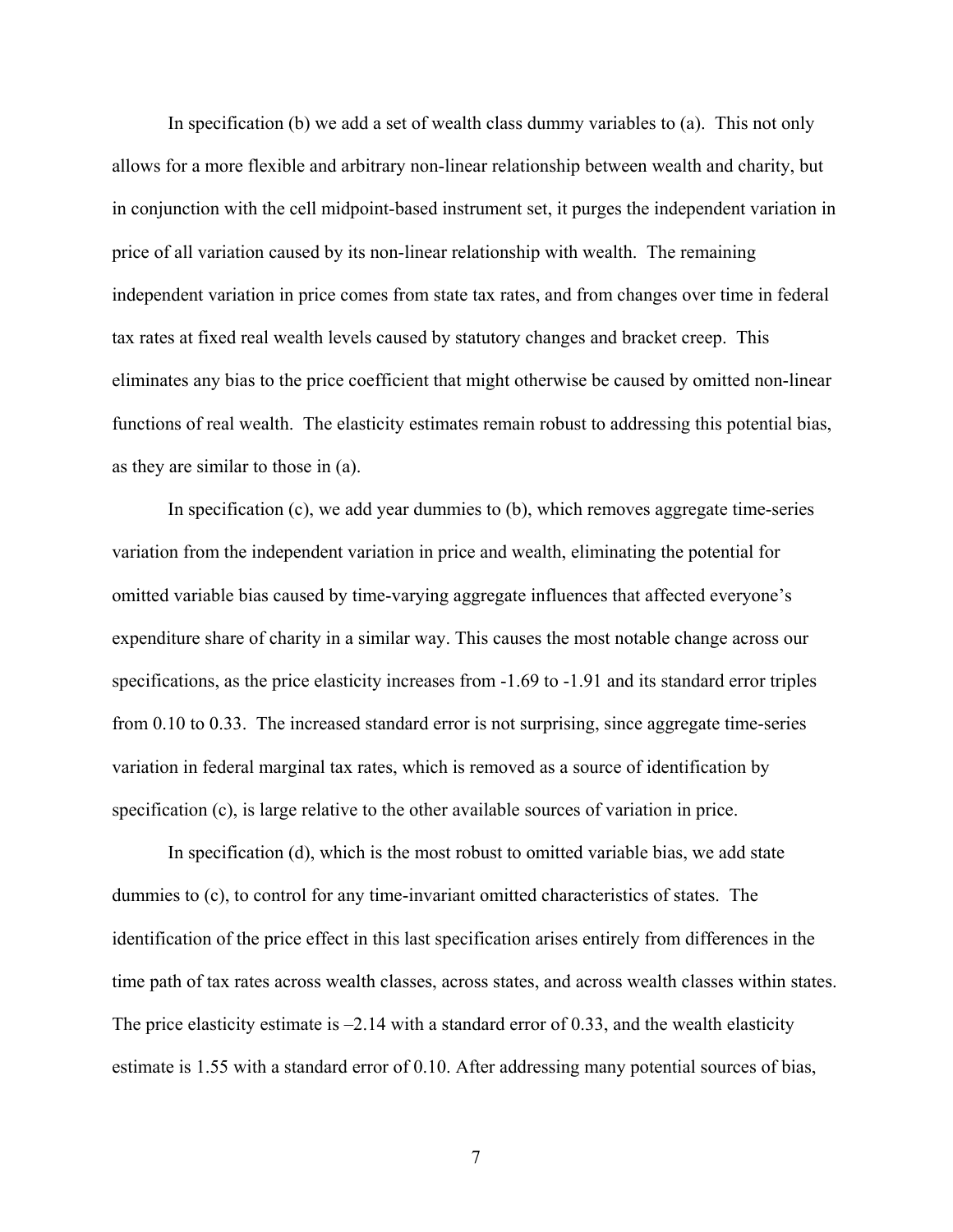the main result is preserved: the incentive effect of estate and inheritance taxes on charitable bequests is large and significant. If anything, it appears that the potential sources of omitted variable bias addressed here had been biasing the price elasticity downward in absolute value.

 Among the widows and widowers present in our 1998 sample, eliminating estate and inheritance taxes would have raised the price of charitable bequests by 77 percent, on average, while raising disposable wealth by an average of only 24 percent. The difference arises because of the progressivity of these taxes, which means that marginal tax rates are much higher than average tax rates. As a result, to a rough approximation, total repeal will cause charitable bequests to decline among this population unless the wealth elasticity is more than three times as large as the price elasticity (in absolute value), which is far from what we estimate. Our estimates therefore point towards a decline in charitable bequests in response to the abolishing estate and inheritance taxes.

#### **IV. Conclusions**

Using pooled cross sections of aggregated estate tax return data spanning much of the 20<sup>th</sup> century, we find evidence that the incentives for charitable giving present in state and federal estate and inheritance taxes have a strong effect on charitable bequests. Our estimates that rely on differences in the time path of state and federal tax rates across groups provide a more credible source of identification than the previous literature of a large and significant price elasticity of charitable bequests.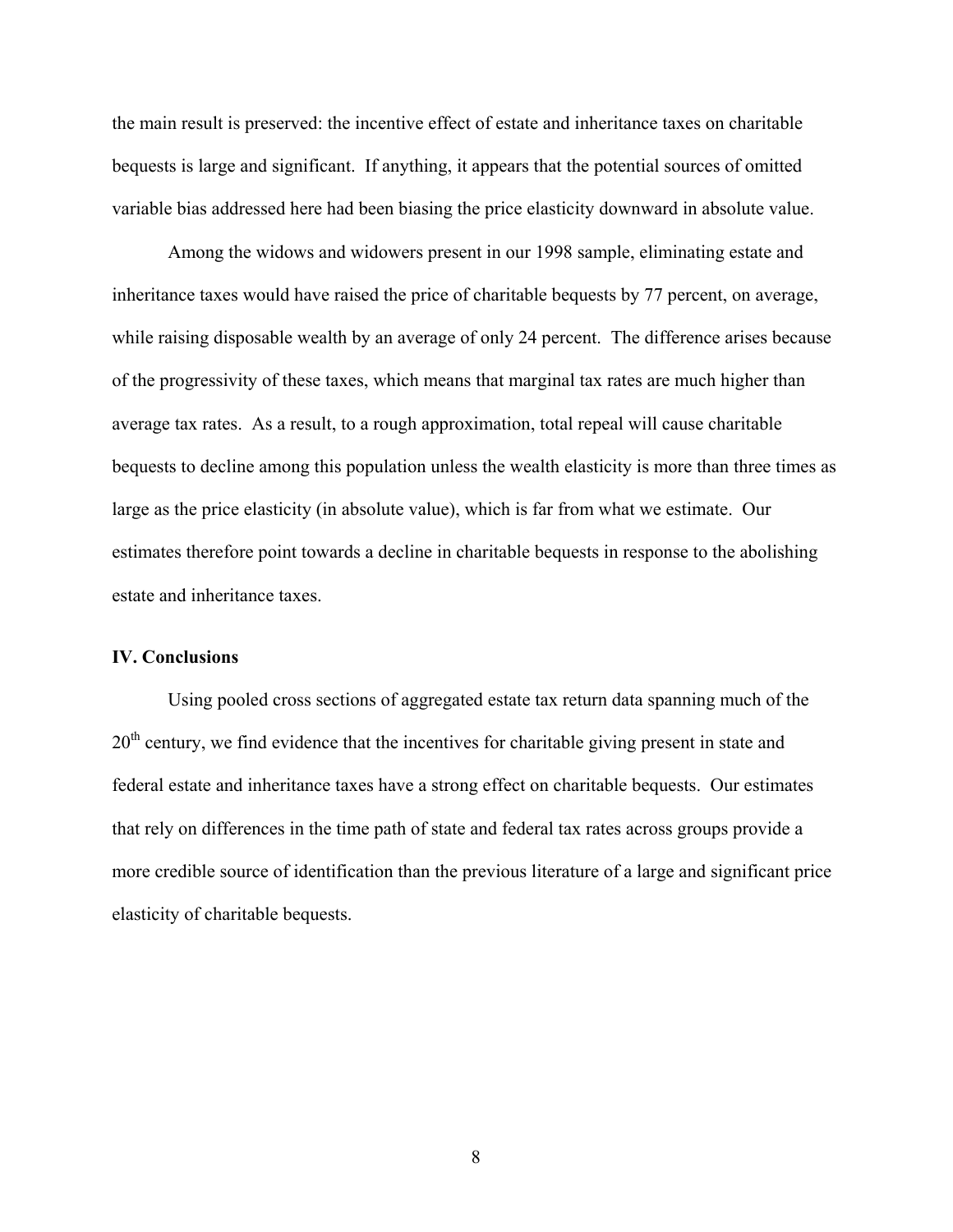### REFERENCES

**Deaton, Angus S. and Muellbauer, John**. "An Almost Ideal Demand System." *American Economic Review*, 1980. 70(3), June, pp. 323-26.

**Feenberg, Daniel**. "Are Tax Price Models Really Identified: The Case of Charitable Giving." *National Tax Journal*, 1987. 40(4), December, pp. 629-33.

**Johnson, Barry W., Jacob M. Mikow, and Martha Britton Eller**. "Elements of Federal Estate Taxation" in William G. Gale, James R. Hines Jr., and Joel Slemrod, eds., *Rethinking Estate and Gift Taxation.* Washington, DC: Brookings Institution Press, 2001, pp. 65-107.

**Joulfaian, David**. "Estate Taxes and Charitable Bequests by the Wealthy." *National Tax Journal*, 2000. 53(3), Part 2, September, pp. 743-63.

**Kopczuk, Wojciech and Joel Slemrod**. "Tax Impacts on Wealth Accumulation and Transfers of the Rich," in Alicia Munnell and Annika Sunden, eds., *Death and Dollars: The Role of Gifts and Bequests in America*. Washington, DC: Brookings Institution Press, 2003, pp. 213- 57.

**Randolph, William C.** "Dynamic Income, Progressive Taxes, and the Timing of Charitable Contributions." *Journal of Political Economy*, 1995, 103(4), August, pp. 709-38.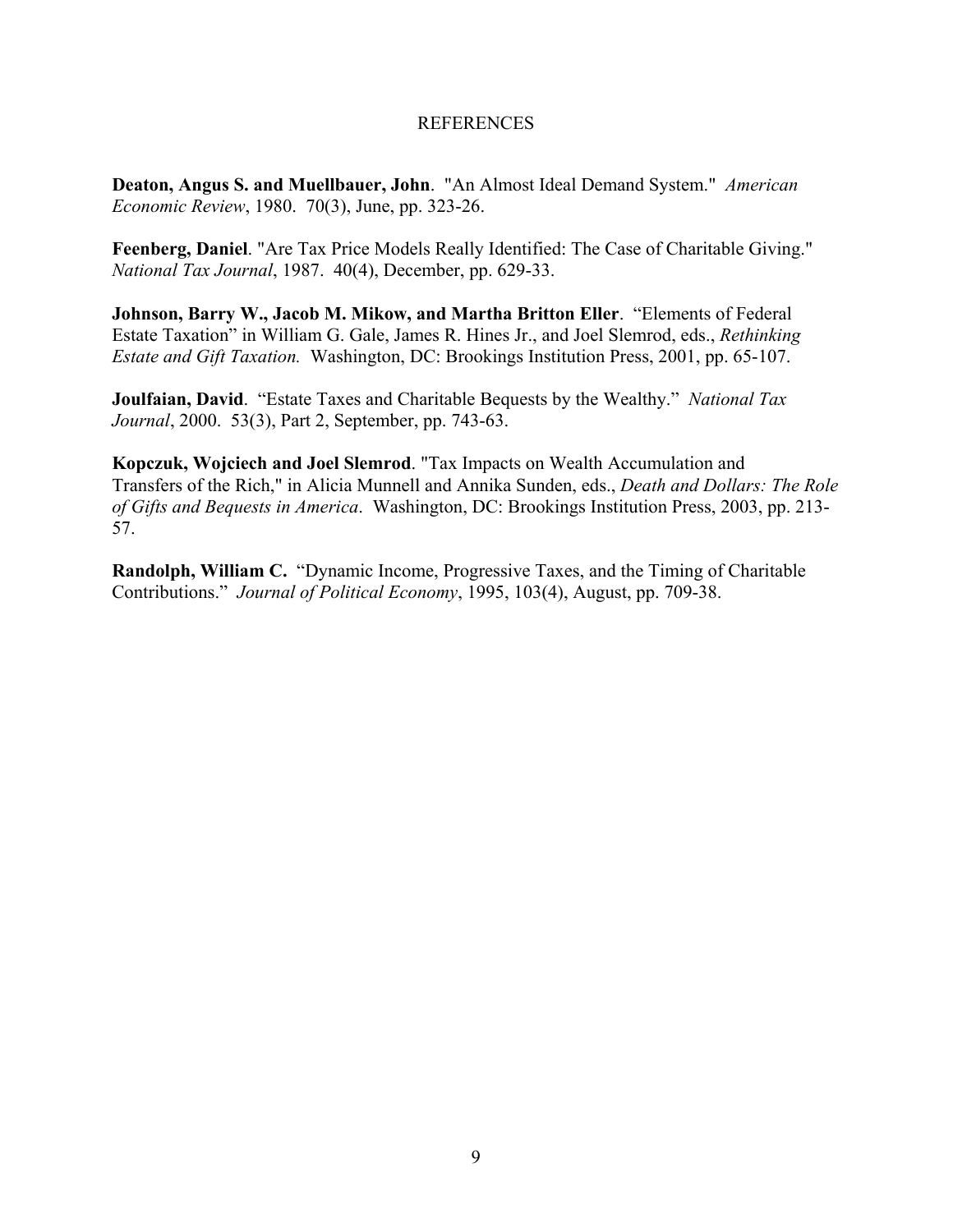| Dependent<br>variable: $P^e$ G/W | Coefficient |         | Elasticity* |            |
|----------------------------------|-------------|---------|-------------|------------|
|                                  |             |         |             | Disposable |
|                                  | $ln(P^e)$   | ln(W)   | Price       | wealth     |
| (a) No controls                  | $-0.050$    | 0.026   | $-1.617$    | 1.316      |
|                                  | (0.006)     | (0.001) | (0.072)     | (0.018)    |
| (b) Add wealth class             | $-0.056$    | 0.040   | $-1.690$    | 1.490      |
| dummies to $(a)$                 | (0.008)     | (0.008) | (0.102)     | (0.095)    |
| (c) Add year                     | $-0.074$    | 0.043   | $-1.913$    | 1.527      |
| dummies to (b)                   | (0.026)     | (0.008) | (0.325)     | (0.093)    |
| (d) Add state                    | $-0.093$    | 0.045   | $-2.142$    | 1.551      |
| dummies to $(c)$                 | (0.027)     | (0.008) | (0.335)     | (0.099)    |

# TABLE 1 **--** EFFECTS OF PRICE AND DISPOSABLE WEALTH ON CHARITABLE BEQUESTS

*Notes*: Robust standard errors are in parentheses. Estimated by weighted 2SLS. \* Elasticity of aggregate charitable bequests with respect to a uniform percentage change in price or disposable wealth for all individuals in sample.